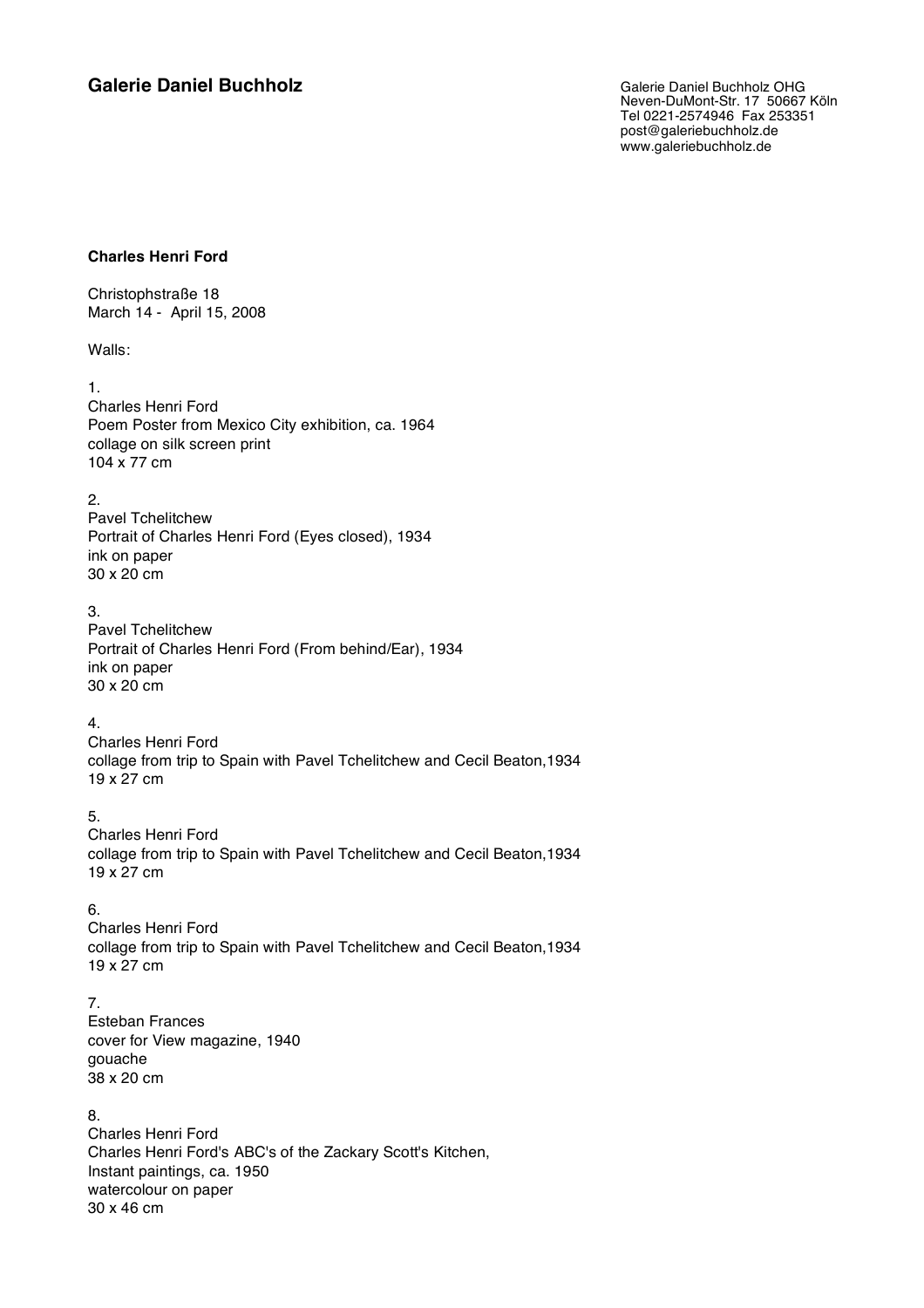9. Charles Henri Ford Poem Poster from Mexico City exhibition, ca .1964 silk screen print 104 x 77 cm

#### 10.

Charles Henri Ford Poem Poster from Mexico City exhibition, ca. 1964 silk screen print 104 x 77 cm

#### 11.

Charles Henri Ford Poem Poster from Mexico City exhibition, ca. 1964 silk screen print 104 x 77 cm

#### 12.

Charles Henri Ford Poem Poster from Mexico City exhibition, ca.1964 silk screen print 104 x 77 cm

## 13.

Charles Henri Ford Paste-up poem, late 1960s collage 27 x 22 cm

### 14.

Charles Henri Ford Layout and camouflage portrait of Robert Mapplethorpe, mid 1970s, colour photograph 35 x 28 cm

### 15.

Charles Henri Ford "Layout and camouflage portrait of Indra Tamang", mid 1970s colour photograph 50 x 40 cm

### 16.

Charles Henri Ford Layout and camouflage portrait of Indra Tamang, mid 1970s colour photograph 40 x 50 cm

## 17.

Charles Henri Ford Katmandu photo/ink collage cards, 1986 ink and photograph on card 11 x 15 cm

# 18.

Charles Henri Ford Katmandu photo/ink collage cards, 1986 ink and photograph on card 11 x 15 cm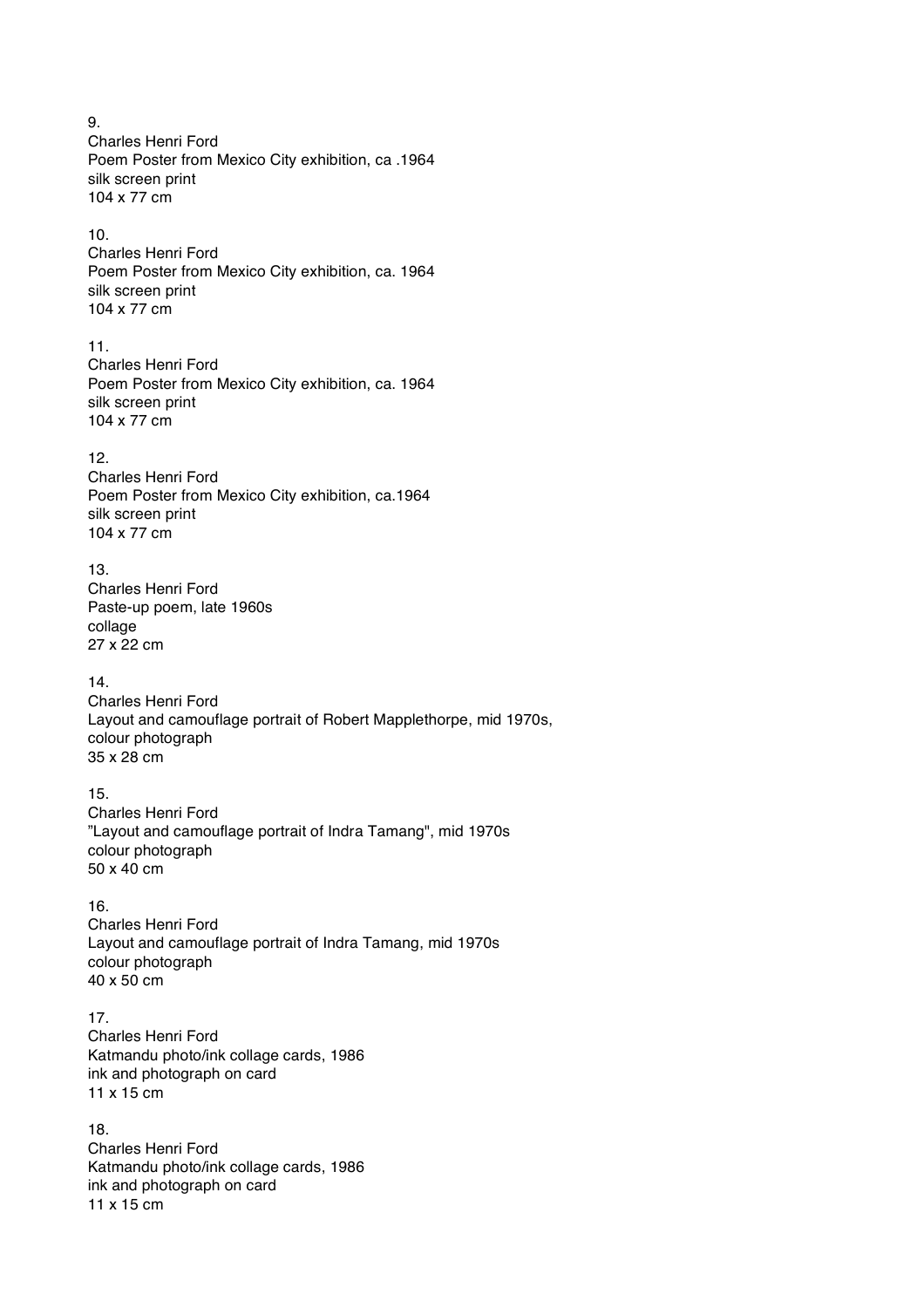19. Charles Henri Ford Katmandu photo/ink collage cards, 1986 ink and photograph on card 11 x 15 cm

#### 20.

Charles Henri Ford, Katmandu photo/ink collage cards, 1986 ink and photograph on card 11 x 15 cm

#### 21.

Charles Henri Ford Katmandu photo/ink collage cards, 1986 ink and photograph on card 11 x 15 cm

#### 22.

Charles Henri Ford Katmandu photo/ink collage cards, 1986 ink and photograph on card 11 x 15 cm

## 23.

Charles Henri Ford Katmandu photo/ink collage cards, 1986 ink and photograph on card 11 x 15 cm

### 24.

Charles Henri Ford Katmandu photo/ink collage cards, 1986 ink and photograph on card 11 x 15 cm

## back room:

25. Charles Henri Ford silk sceen on paper, 1965/66 100 x 70 cm

#### 26

Charles Henri Ford silk sceen on paper, 1965/66 100 x 70 cm

# 27.

Charles Henri Ford 2 Katmandu photo/ink collage cards, 1986 ink and photograph on card each 11 x 15 cm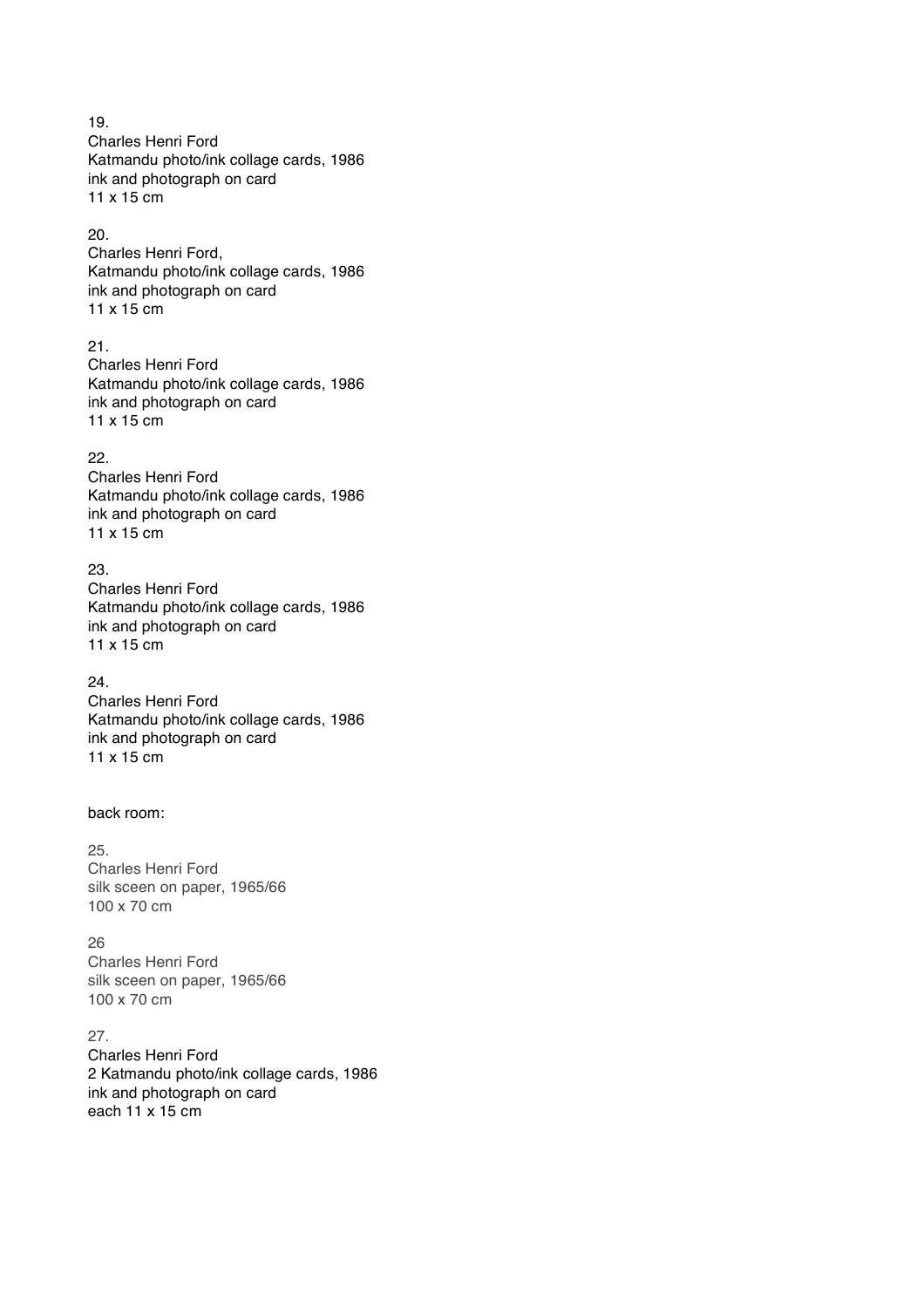Vitrine I:

Charles Henri Ford The Mirror of Baudelaire Edited by Charles Henri Ford with cover by Henri Matisse New Directions, Norfolk 1942

Charles Henri Ford The Overturned Lake The Little Man Press, Cincinnati 1941 title illustration by Matta

André Breton Young Cherry Trees secured against Hares Cover by Marcel Duchamp New York, View Editions 1946

Charles Henri Ford and Parker Tyler The young and Evil The Obelisk Press, Paris, 1933

Charles Henri Ford Garden of Disorder and Other Poems Cover by Pavel Tchelitchew New Directions, Norfolk, 1938

Photograph of Charles Henri Ford, 1931

Photograph of Charles Henri Ford and lover by Pavel Tchelitchew, 1934

Charles Henri Ford The ABC's Press of James A. Decker, Illinois, Prairie City, 1940 cover by Joseph Cornell

View Postcard Series No. I, 1941 Pavel Tchelitchew Sketch for Clown

Charles Henri Ford Poems for painters: Duchamp, Fini, Frances, Tanguy, Tchelitchew Typography by Parker Tyler. Cover by Yves Tanguy View Editions, New York, 1945

Parker Tyler The divine comedy of Pavel Tchelitchew, Biography New York, 1967

View Magazine (1940 - 1947) edited by Charles Henri Ford Covers and inserts by Marcel Duchamp, Man Ray, Yves Tanguy, Max Ernst and others